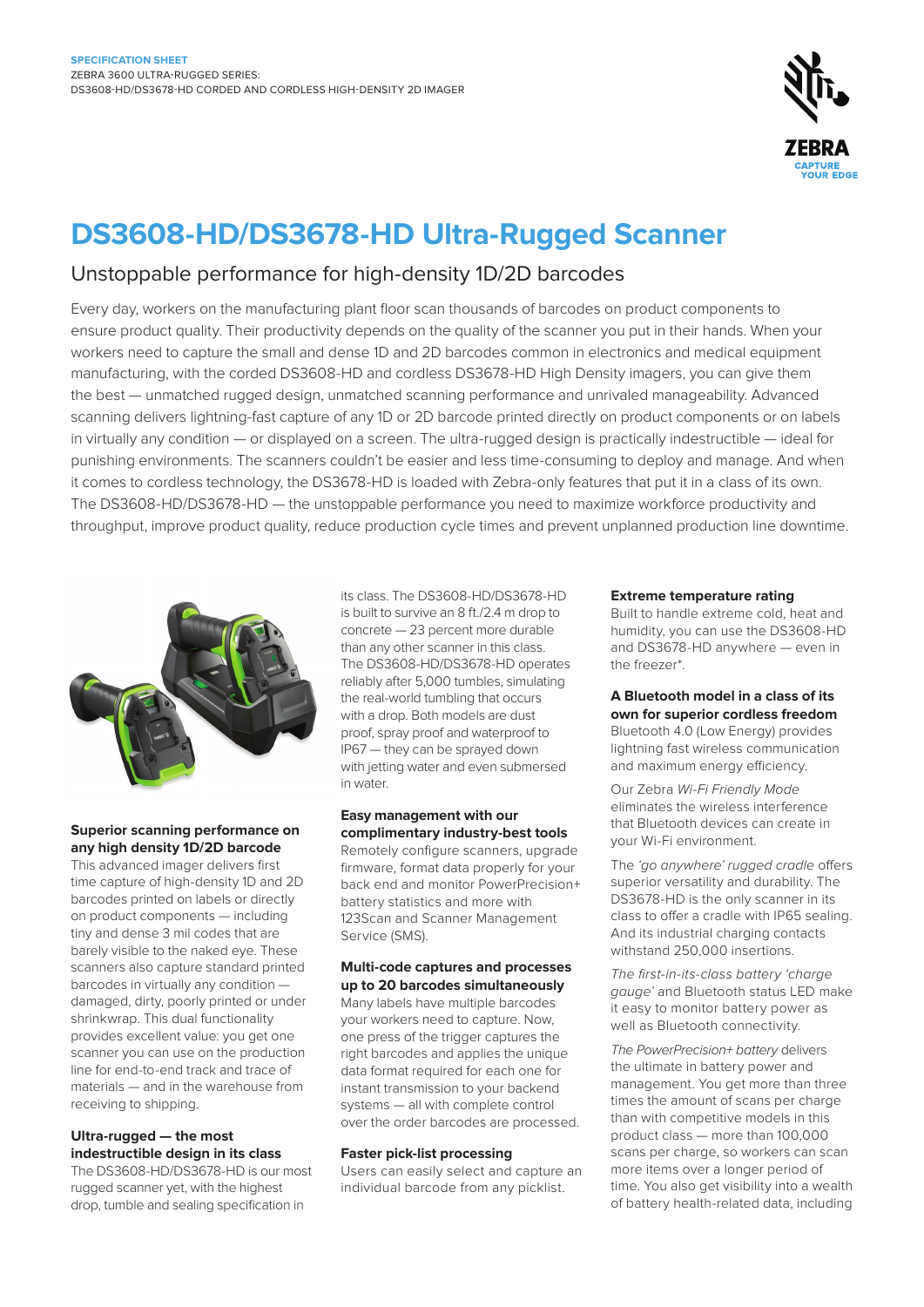charge cycles consumed, current battery status and a State of Health meter, which identifies if batteries are healthy and holding a full charge or ready for retirement.

#### **Three flexible feedback modes**

Mix and match the feedback modes that are ideal in your environment vibration, red and green LEDs located in an area where they are always easy to see, plus the traditional loud beep tone.

#### **Instantly connect to your Industrial Ethernet network**

Zebra's Network Connect for Automation delivers a seamless connection between DS3608-HD/ DS3678-HD scanners and a manufacturer's Industrial Ethernet network without the need for third party conversion equipment. The

solution eliminates vulnerability points, improves security, reduces complexity and is compatible with every Zebra 3600 Series scanner.

#### **DataCapture DNA**

Zebra's DataCapture DNA is a technology platform of highly intelligent firmware, software, utilities and apps exclusively engineered for Zebra scanners. Leveraging more than 35 years of Zebra's industry expertise, DataCapture DNA delivers innovations that give our best-in-breed imagers greater intelligence and simplicity. When combined with the unstoppable performance found in every 3600 Series ultra-rugged scanner, DataCapture DNA turns Zebra's 3600 Series scanners into powerful tools that help to resolve tomorrow's data capture challenges today — and help your workers get more done each day.

### **The Zebra 3600 Ultra-Rugged Scanner Series**

**This family of scanners offers a model to meet virtually every need in warehousing and manufacturing:**

- **• LI3608-SR/LI3678-SR:** Standard range 1D barcode capture
- **• LI3608-ER/LI3678-ER:** All-range 1D barcode capture
- **• DS3608-SR/DS3678-SR:** Standard range scanning of 1D and 2D barcodes
- **• DS3608-HP/DS3678-HP:** High performance scanner captures 1D/2D barcodes over longer distances, plus OCR, photos and documents
- **• DS3608-HD/DS3678-HD:** Captures high-density 1D/2D barcodes
- **• DS3608-DP/DS3678-DP:**  Capture of Direct Part Marks (DPM)
- **• DS3608-ER/DS3678-ER:** All-range 1D/2D barcode capture

**The DS3608-HD/DS3678-HD — Protect product quality, reduce produCtion time and prevent unplanned production line downtime with the ultra-rugged scanner that redefines reliability.**

> **For more information, visit [www.Zebra.com/ds36X8-hd](http://www.zebra.com/ds36X8-hd) or access our global contact directory at [www.zebra.com/contact](http://www.zebra.com/contact)**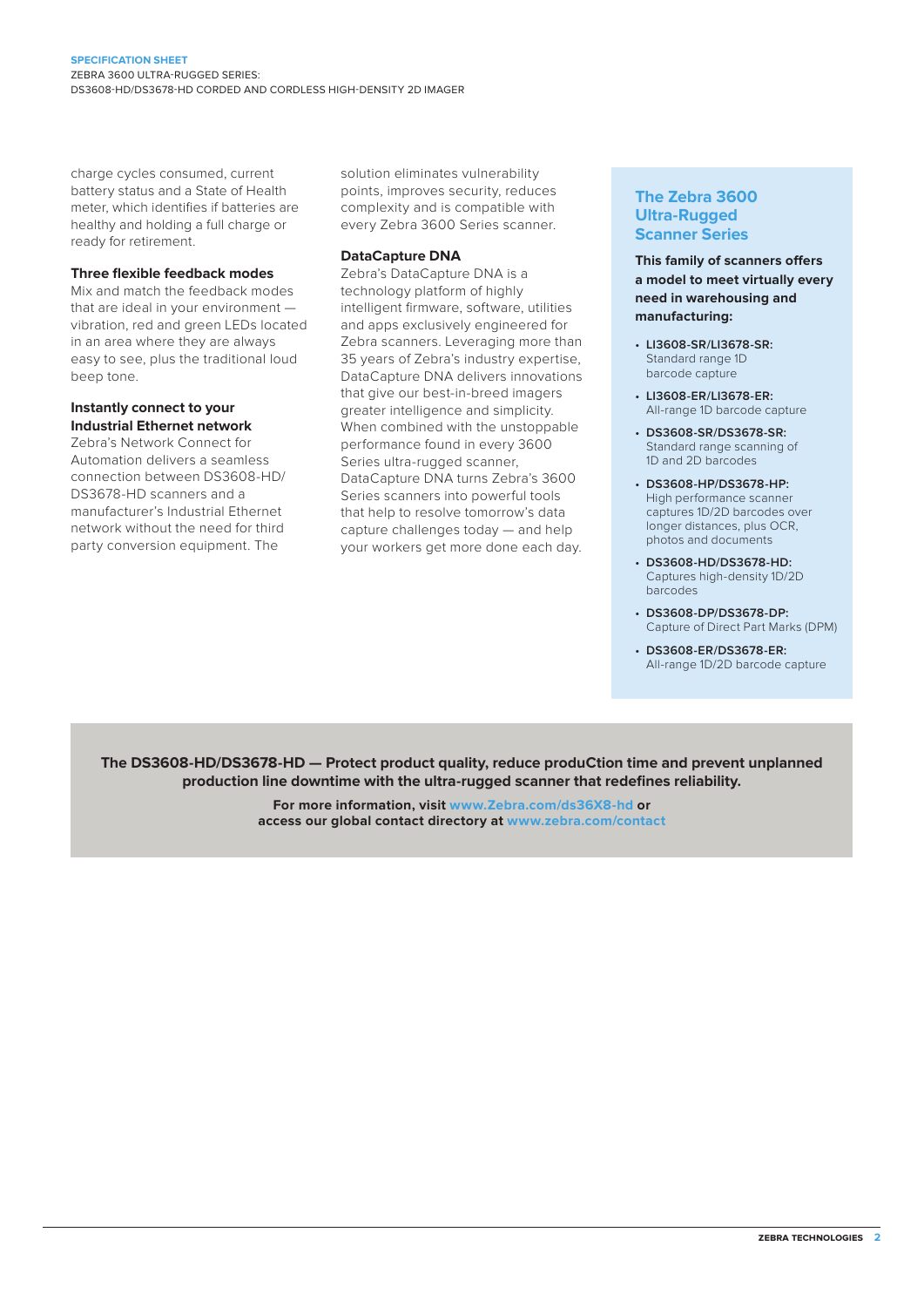# **DS3608-HD/DS3678-HD Specifications Chart**

| PHYSICAL CHARACTERISTICS            |                                                                                                                                                                  |  |
|-------------------------------------|------------------------------------------------------------------------------------------------------------------------------------------------------------------|--|
| <b>Dimensions</b>                   | Corded: 7.3 in. H x 3.0 in. W x 5.2 in. D<br>18.5 cm H x 7.6 cm W x 13.2 cm D<br>Cordless: 7.3 in. H x 3.0 in. W x 5.6 in. D<br>18.5 cm H x 7.6 cm W x 14.2 cm D |  |
| Weight                              | Corded: 10.9 oz./309 g<br>Cordless: 14.5 oz./411 g                                                                                                               |  |
| Input Voltage Range                 | Host powered: 4.5 VDC min., 5.5 VDC max.<br>External power supply: 11.4 VDC min., 12.6 VDC max.                                                                  |  |
| <b>Operating Current</b>            | DS3608-HD (corded): 360 mA (RMS typical)                                                                                                                         |  |
| <b>Standby Current</b>              | DS3608-HD (corded): 100 mA (RMS typical)                                                                                                                         |  |
| Color                               | Industrial Green                                                                                                                                                 |  |
| <b>Supported Host</b><br>Interfaces | USB, RS232, Keyboard Wedge<br>Industrial Ethernet: EtherNet/IP, Profinet, Modbus<br>TCP & Std TCP/IP                                                             |  |
| <b>Battery</b>                      | PowerPrecision+ 3100 mAh Li-lon<br>rechargeable battery                                                                                                          |  |
| <b>User Indicators</b>              | Direct decode indicator; LEDs; beeper; vibration                                                                                                                 |  |
| <b>PERFORMANCE CHARACTERISTICS</b>  |                                                                                                                                                                  |  |
| <b>Scans per Full Charge</b>        | $100,000+$                                                                                                                                                       |  |
| <b>Image Capture</b>                | <b>Basic</b>                                                                                                                                                     |  |
| <b>Illumination</b>                 | Two (2) warm white light LEDs                                                                                                                                    |  |
| Aimer                               | 655 nm laser                                                                                                                                                     |  |
| <b>Imager Field of View</b>         | Horizontal: 31°, Vertical: 23°                                                                                                                                   |  |
| <b>Image Sensor</b>                 | 1,280 x 960 pixels                                                                                                                                               |  |
| <b>Minimum Print Contrast</b>       | 15% minimum reflective difference                                                                                                                                |  |
| Skew/Pitch/Roll                     | Skew: $\pm 60^\circ$<br>Pitch: $\pm 60^\circ$<br>Roll: ±360°                                                                                                     |  |
| <b>DECODE CAPABILITIES**</b>        |                                                                                                                                                                  |  |
| 1D                                  | Code 39, Code 128, Code 93, Codabar/NW7, Code<br>11, MSI Plessey, UPC/EAN, I 2 of 5, Korean 3 of 5,<br>GS1 DataBar, Base 32 (Italian Pharma)                     |  |
| 2D                                  | PDF417, Micro PDF417, Composite Codes, TLC-39,<br>Aztec, DataMatrix, MaxiCode, QR Code, Micro QR,<br>Chinese Sensible (Han Xin), Postal Codes, DotCode           |  |
| <b>IUID Support</b>                 | Supports IUID parsing, the ability to read and<br>separate IUID fields per application requirements                                                              |  |

| <b>USER ENVIRONMENT</b>     |                                                                                       |
|-----------------------------|---------------------------------------------------------------------------------------|
| Operating Temp.             | Corded: -22° F to 122° F/-30° C to 50° C<br>Cordless: -4° F to 122° F/-20° C to 50° C |
| Storage Temp.               | -40° F to 158° F/-40° C to 70° C                                                      |
| Humidity                    | 5% to 95% non-condensing                                                              |
| <b>Tumble Specification</b> | 5000 tumbles @ 3.3 ft. (1 m)                                                          |
|                             |                                                                                       |

| <b>USER ENVIRONMENT (CONTINUED)</b>        |                                                                                                                                                                                                                                                                                                                                                                                                                                                                                                 |
|--------------------------------------------|-------------------------------------------------------------------------------------------------------------------------------------------------------------------------------------------------------------------------------------------------------------------------------------------------------------------------------------------------------------------------------------------------------------------------------------------------------------------------------------------------|
| <b>Drop Specification</b>                  | Withstands multiple 8.0 ft./2.4 m drops to concrete                                                                                                                                                                                                                                                                                                                                                                                                                                             |
| Sealing                                    | Scanner: IP65 and IP67; FLB cradle: IP65                                                                                                                                                                                                                                                                                                                                                                                                                                                        |
| <b>ESD</b>                                 | Per EN61000-4-2, ±25 KV air discharge, ±10 KV<br>direct discharge, ±10 KV indirect discharge                                                                                                                                                                                                                                                                                                                                                                                                    |
| <b>Ambient Light Immunity</b>              | 0 to 10,037 Foot Candles/0 to 108,000 Lux<br>(direct sunlight)                                                                                                                                                                                                                                                                                                                                                                                                                                  |
| <b>UTILITIES AND MAINTENANCE</b>           |                                                                                                                                                                                                                                                                                                                                                                                                                                                                                                 |
| 123Scan                                    | Programs scanner parameters, upgrades firmware,<br>provides scanned barcode data and prints reports.<br>For more information, visit www.zebra.com/123Scan                                                                                                                                                                                                                                                                                                                                       |
| <b>Scanner SDK</b>                         | Generates a fully-featured scanner application,<br>including documentation, drivers, test utilities and<br>sample source code. For more information, visit<br>www.zebra.com/windowsSDK                                                                                                                                                                                                                                                                                                          |
| <b>Scanner Management</b><br>Service (SMS) | Remotely manages your Zebra scanner and queries<br>its asset information. For more information, visit<br>www.zebra.com/sms                                                                                                                                                                                                                                                                                                                                                                      |
| <b>Network Connect</b>                     | Seamlessly connects 3600 Series scanners<br>directly to your Industrial Ethernet network without<br>any third party conversion equipment. For more<br>information, visit www.zebra.com/NetworkConnect                                                                                                                                                                                                                                                                                           |
| <b>WIRELESS CONNECTIVITY</b>               |                                                                                                                                                                                                                                                                                                                                                                                                                                                                                                 |
| <b>Bluetooth Radio</b>                     | Bluetooth Class 1, Version 4.0 (LE), serial port (SPP)<br>and HID profiles                                                                                                                                                                                                                                                                                                                                                                                                                      |
| Data Rate                                  | 3 Mbit/s (2.1 Mbit/s) for Classic Bluetooth<br>1 Mbit/s (0.27 Mbit/s) for Low Energy                                                                                                                                                                                                                                                                                                                                                                                                            |
| <b>Radio Range</b>                         | Direct line of sight in open air: Class 1: Minimum<br>300 ft. (100.0 m); Class 2: Minimum 30 ft. (10.0 m)                                                                                                                                                                                                                                                                                                                                                                                       |
| <b>REGULATORY</b>                          |                                                                                                                                                                                                                                                                                                                                                                                                                                                                                                 |
| Environmental                              | RoHS EN 50581: 2012                                                                                                                                                                                                                                                                                                                                                                                                                                                                             |
| <b>Electrical Safety</b>                   | EU Safety: EN 60950-1: 2006 + A11: 2009 + A1:<br>2010 + A12: 2011 + AC 2011 + A2: 2013; International<br>Safety: IEC 60950-1: 2005 + A1: 2009 + A2: 2013<br>US/Canada Safety: UL 60950-1, second edition,<br>CAN/CSA-C22.2 No. 60950-1-07                                                                                                                                                                                                                                                       |
| Laser/LED Safety                           | International LED Safety: IEC 62471: 2006 (Ed.1.0);<br>EN 62471: 2008 (LED); UL, VDE and CU recognized<br>laser component                                                                                                                                                                                                                                                                                                                                                                       |
| <b>EMI/RFI</b>                             | IT Emissions: EN 55022: 2010/AC: 2011 (Class B);<br>IT Immunity: EN 55024: 2010; Heavy Industrial:<br>EN 61000-6-2: 2005/AC:2005; Harmonic Current<br>Emissions: EN 61000-3-2: 2006 + A1: 2009 + A2:<br>2009 (Class B); Voltage Fluctuation and Flicker:<br>EN 61000-3-3: 2013; Medical Electrical<br>Equipment: EN 60601-1-2: 2007/AC: 2010, IEC<br>60601-1-2: 2007 (Modified); Radio Frequency<br>Devices: 47 CFR Part 15, Subpart B, Class B<br>Digital Apparatus: ICES-003 Issue 5, Class B |